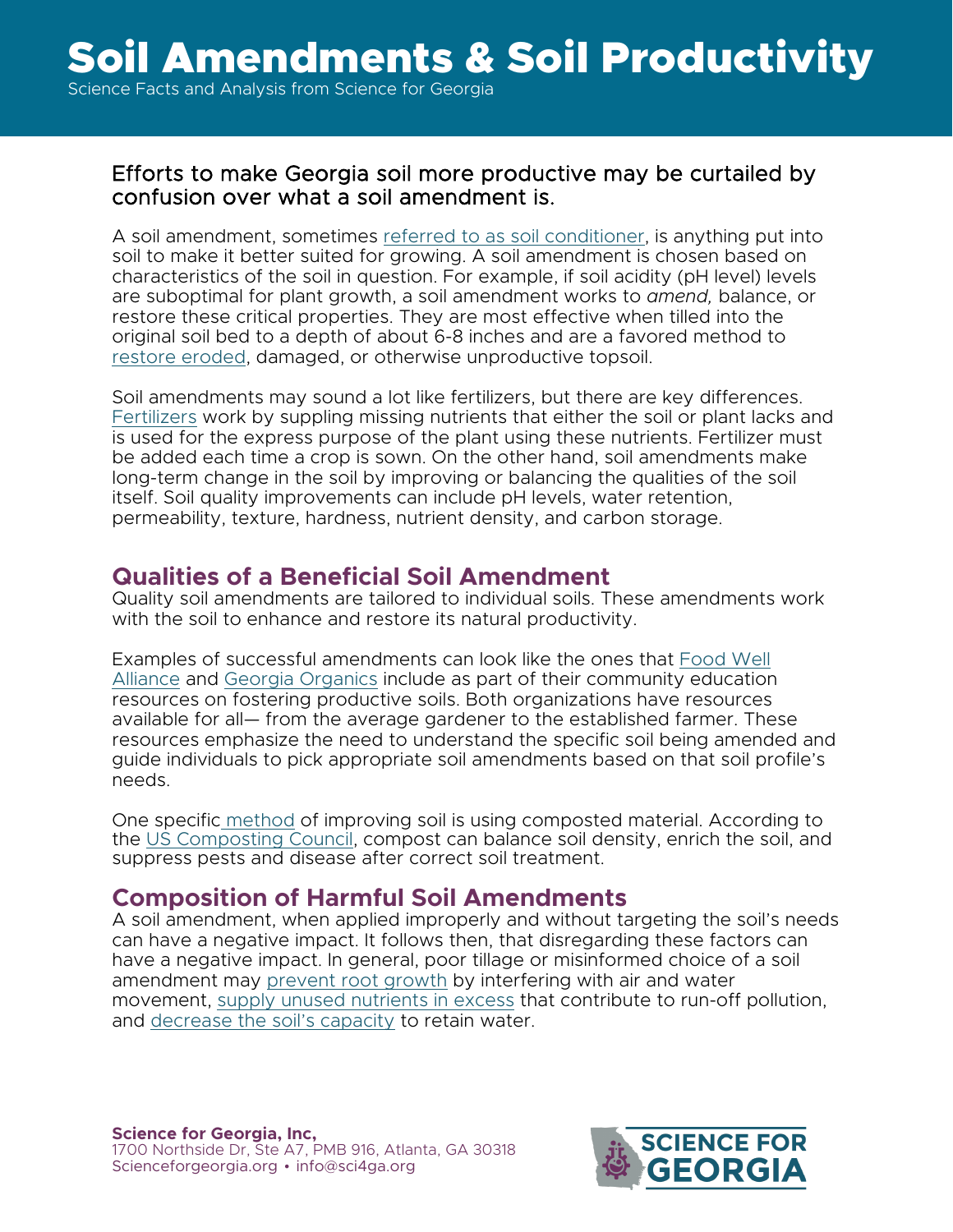#### **Georgia Specific Amendment Controversy**

Unfortunately, confusion over the definition of the term "soil amendment" has led to instances of misinformation and misuse, often at the expense of rural communities. For example, in Oglethorpe County, companies [are being sued for](https://www.gpb.org/news/2021/05/26/stench-in-farm-country-how-poultry-waste-has-led-uproar)  [their alleged dumping of poultry processing waste](https://www.gpb.org/news/2021/05/26/stench-in-farm-country-how-poultry-waste-has-led-uproar) and calling it a "soil amendment"— thousands of tons a week. This ["chicken sludge" is a reportedly](https://www.gpb.org/news/2021/05/26/stench-in-farm-country-how-poultry-waste-has-led-uproar) off-putting mix of chicken beaks, feet, egg shells, and sometimes, baby chicks.

To humans, the smell alone is headache-inducing, but there are other ways in which this harmful soil amendment is an environmental and health hazard. To the surrounding ecosystem, dumping untreated waste on the topmost layer of soil can cause excess release of nitrogen and phosphorus that can negatively [impact](https://www.epa.gov/nutrientpollution/sources-and-solutions-agriculture)  [air quality,](https://www.epa.gov/nutrientpollution/sources-and-solutions-agriculture) create [low-oxygen, hypoxic zones in water](https://cen.acs.org/articles/94/i16/stuff-chicken-manure.html) (also called dead zones), and may [even release airborne diseases.](https://emory-my.sharepoint.com/personal/neencar_emory_edu/Documents/Survival%20of%20Escherichia%20coli%20in%20Airborne%20and%20Settled%20Poultry%20...https:/www.mdpi.com%20%E2%80%BA%20pdf)

Despite these negative effects, [dumping of untreated poultry processing waste](https://foodprint.org/issues/what-happens-to-animal-waste/#easy-footnote-bottom-2-1324) is sometimes classified a legitimate soil amendment.

When addressing beneficial vs. harmful amendments, it is important to note that byproducts of the poultry industry can be beneficial – *after appropriate pretreatment*. [Studies have shown](https://www.sciencedirect.com/science/article/pii/S004896972033360X) that applying properly pre-treated chicken excrement, or chicken litter, can positively [effect permeability, decrease](https://ntrs.nasa.gov/citations/20000032348)  [compaction, and supply nutrients to soil,](https://ntrs.nasa.gov/citations/20000032348) all while productively getting rid of unwanted chicken droppings. These positive benefits to the soil are not seen with the application of chicken sludge, which is the untreated byproduct of poultry processing.

# **Learn More about Soil Amendments and Georgia Soil**

[Video Series on the Healthy Soils Movement](https://www.nrcs.usda.gov/wps/portal/nrcs/detail/national/soils/health/?cid=nrcseprd755006) [Soil in Georgia](https://gaswcc.georgia.gov/agricultural-conservation-programs/soil-health/soil-georgia) ~ Georgia Soil and Water Conservation Commission Learn about [composting](https://www.epa.gov/recycle/composting-home) Learn about soil health and land management Learn about [CAFOs](https://sciencelookup.org/knowledge-base1/concentrated-animal-feeding-operations-cafos-and-human-health/) [What is in Chicken Litter](https://extension.okstate.edu/fact-sheets/using-poultry-litter-as-fertilizer.html)

# **Take Action**

Properly amend your own soil using resources from [UGA](https://newswire.caes.uga.edu/story/7718/soil-mixes.html) or the [USDA](https://www.nal.usda.gov/legacy/afsic/soil-amendments-and-nutrient-management)